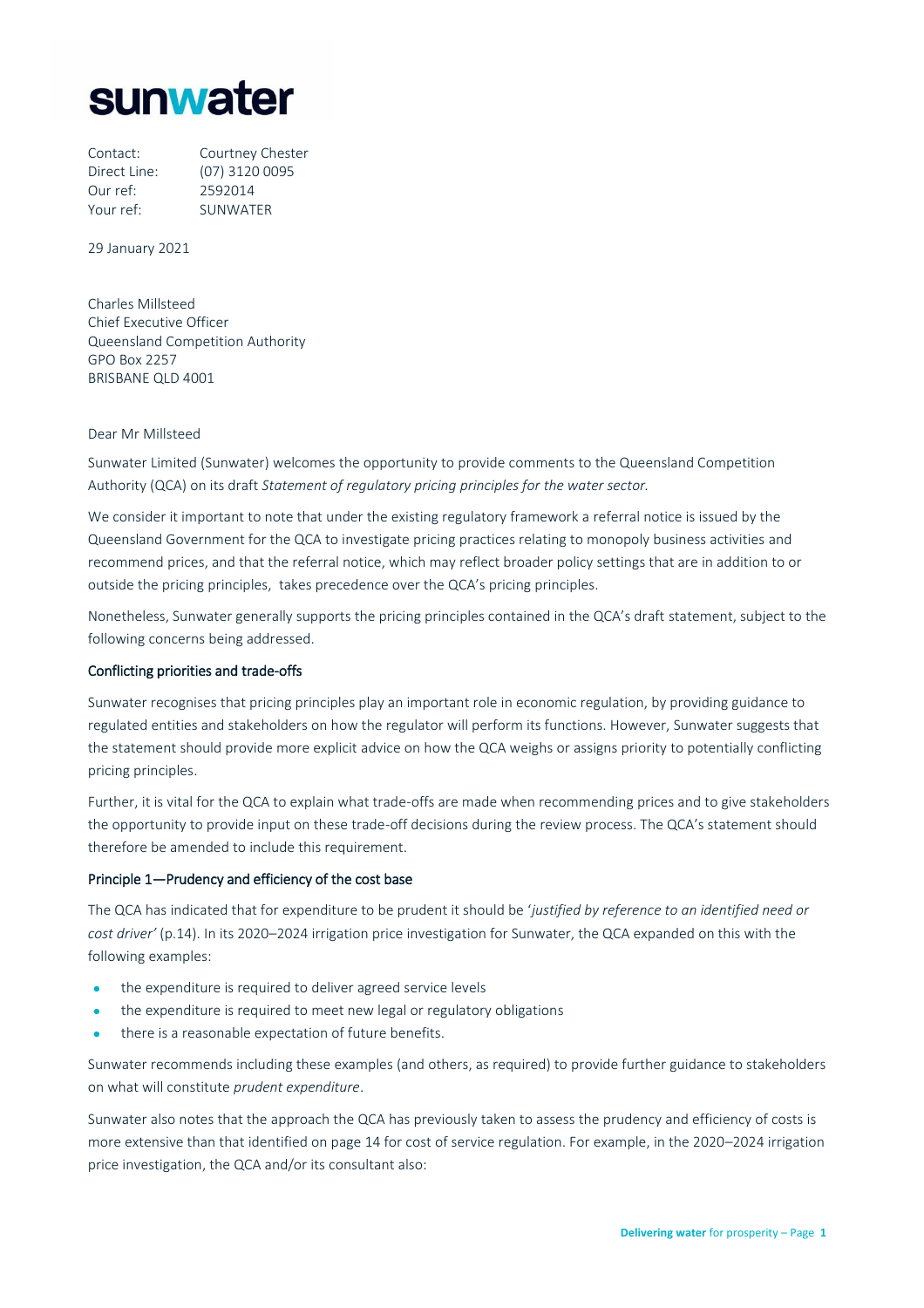# **sunwater**

- examined Sunwater's asset planning and management framework, forecast methodology and approach to cost estimation
- reviewed, in depth, a large sample of historical and forecast annuity-funded projects. In doing so, it sought business cases; asset age, risk and condition information; the scope of works; cost estimates; procurement, planning and project management documents etc.
- replicated Sunwater's cost allocation methodology for non-direct costs, while proposing only minimal changes to the allocation of non-direct costs
- required detailed information from our insurance broker, outlining their approach to procuring insurance products, when Sunwater's internal procurement approach had already been confirmed to be appropriate.

Sunwater believes it would be helpful for the statement to describe in more detail the approaches the QCA may take in assessing the prudency and efficiency of costs.

Further, the QCA may consider providing regulated entities with clearer guidance prior to the lodgement of their regulatory proposal on the types of information the QCA requires to conduct its investigation. This could be achieved by developing high-level information requirements, in consultation with stakeholders, and publishing them in the statement or a separate non-binding guideline. Detailed information requirements could be tailored to the individual water business, once the relevant Ministerial referral notice is received.

# Principle 5—Replace reference to setting prices

The reference to '*In setting prices'* should be removed from Principle 5 and replaced with '*In developing their regulatory proposals'*. The Queensland Government, not Sunwater, sets prices for irrigation customers in regulated schemes.

# Principle 5—Defining tariff structure and recognising customer engagement limitations

Sunwater promotes and welcomes customer feedback through a wide variety of channels including the Sunwater website, phone, mail, email and in person. All customer feedback is documented internally and may be used to inform Sunwater's regulatory proposal to the QCA. We therefore support the inclusion of a pricing principle that ensures consideration of customer input when developing a regulatory proposal.

However, it is important to recognise that Sunwater's engagement with customers on tariffs is shaped by the current regulatory framework in Queensland. Sunwater therefore suggests the QCA clearly define in its statement the specific aspects of tariffs it expects regulated entities to consult on, having regard to this framework.

We consider there are two key components related to tariffs—tariff groups and tariff structure.

In Sunwater's view, a *tariff group* refers to a group of customers within a scheme who have similar characteristics, e.g. sub-scheme location, cost of supply and volume of entitlements. Changes to tariff groups are generally set by the Ministerial referral notice and may require an assessment of trade-offs between different groups of customers (as was the case for the alternative Three Moon Creek tariff group recommended in the 2020–2024 irrigation price investigation) or the underlying hydrology of the system, the formal mapping of which is undertaken by the Department of Regional Development, Manufacturing and Water.

Accordingly, it is not appropriate for Sunwater to make these assessments or consult with customers on the potential price impact of alternative tariff groups. Rather, we understand that such evaluations are embedded in the issues the QCA is required to consider and consult on under both the *Queensland Competition Authority Act 1997* and the Ministerial referral notice.

A *tariff structure* is comprised of three defining characteristics:

- the type of charge, e.g. fixed charge, volumetric charge or access charge
- the parameters of the charge, i.e. specific characteristics that relate to the charge that influence how it is applied. For example, a fixed charge is applied based on the nominal volume of water allocations held by the customer; a